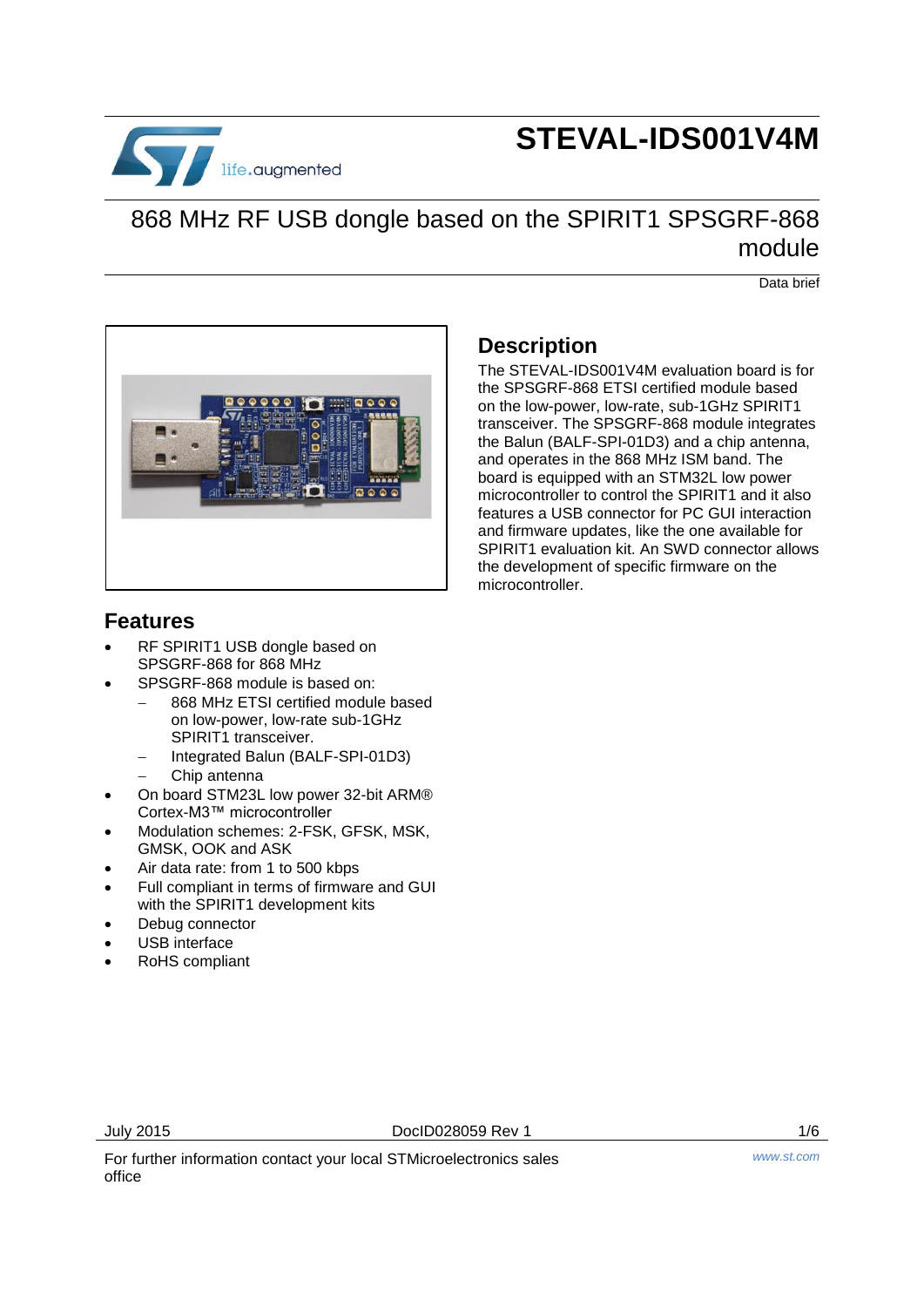### **1 Schematic diagrams**



#### **Figure 2: STEVAL-IDS001V4M part 2** USB & EEPROM DM DP DP USB\_DM USB\_DP DM SPI2\_CLK SPI2\_MOSI SPI2\_MISO EEPROM\_CS USB\_5V  $\frac{1}{\frac{1}{\sin D}}$ GND  $\frac{1}{\sin \theta}$  $\overline{D}$ USB\_5V GND R10 100k  $\stackrel{\textstyle\cdots}{\textstyle\prod}$  0402 J2 USBA Male  $\frac{1}{N}$ M17118-ND Molex 048037-1000 1 3 4 5 6 C10 16V 100nF SMD 0402 C11 16V 100nF SMD 0402 U3 M95640-RMC6TG  $\frac{13}{6}$ 4 Q 2 / W 3  $\frac{60}{3}$  M  $\frac{13}{2}$ <br> $\frac{6}{3}$  M  $\frac{13}{2}$ 45 | C 6  $^{\circ}$  $\tilde{\epsilon}$ U2 USBLC6-2P6 D1 1 GND VBU S 2 D2 3 D3 4 D4 6 5

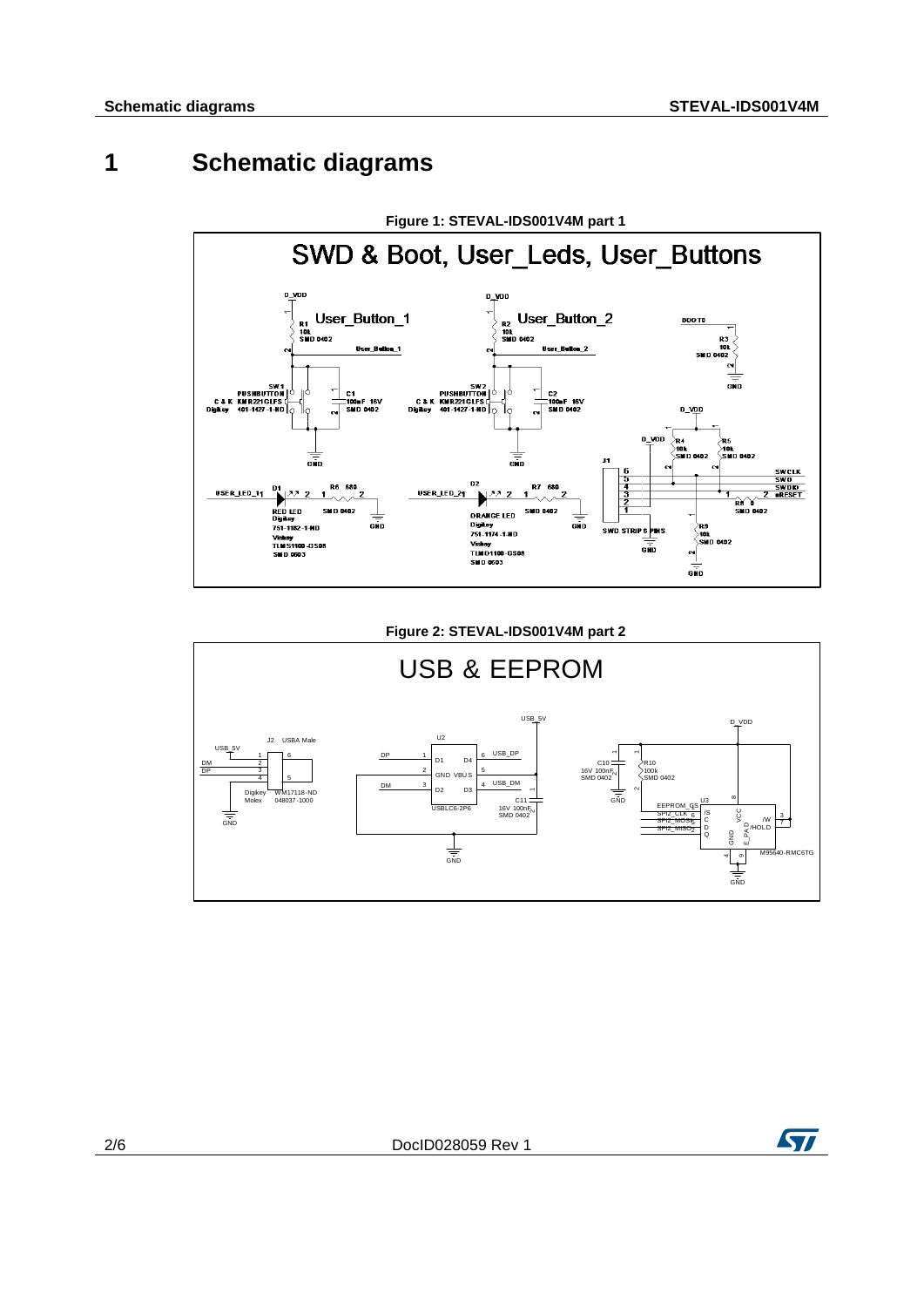

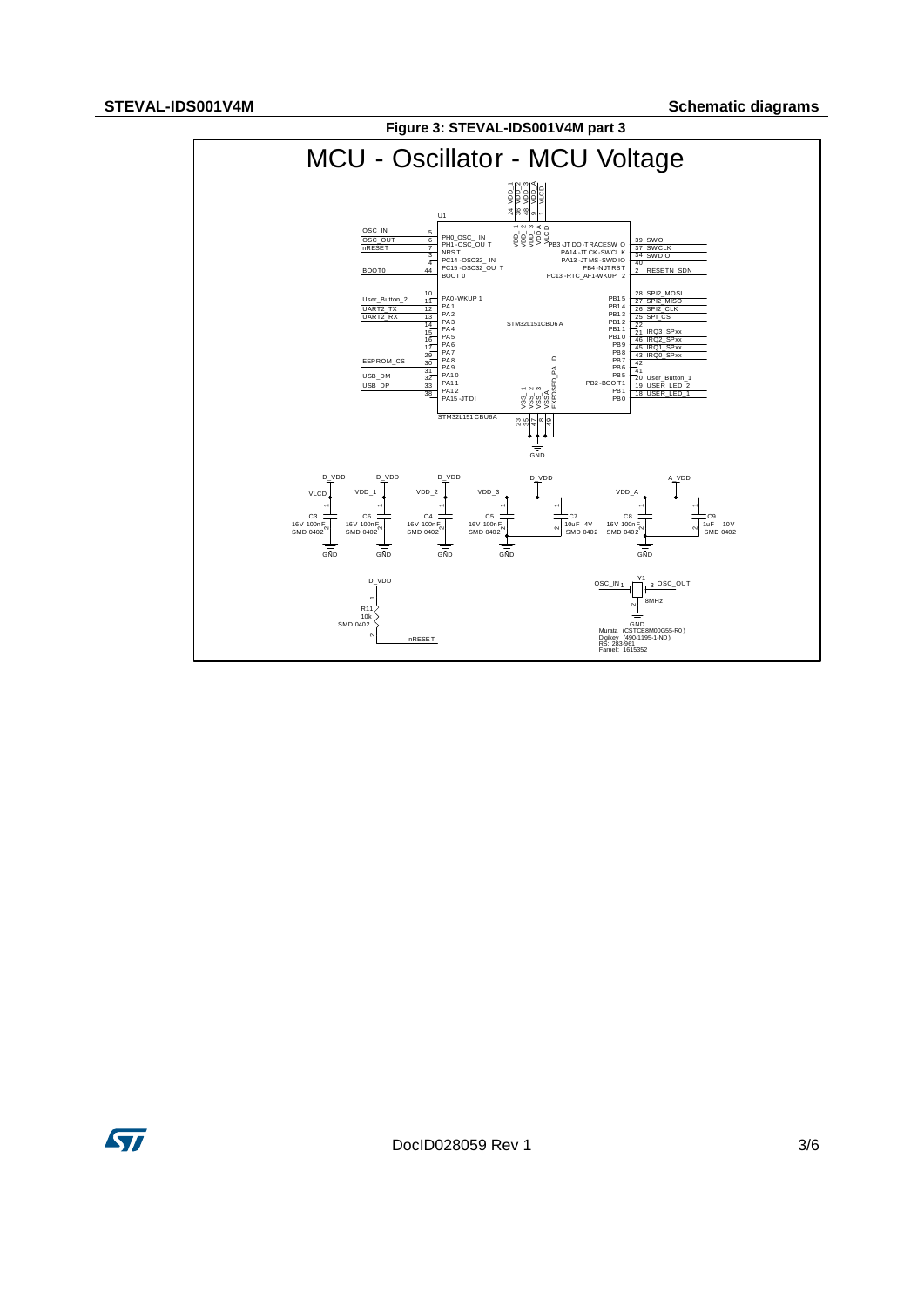

#### **Figure 5: STEVAL-IDS001V4M part 5**



4/6 DocID028059 Rev 1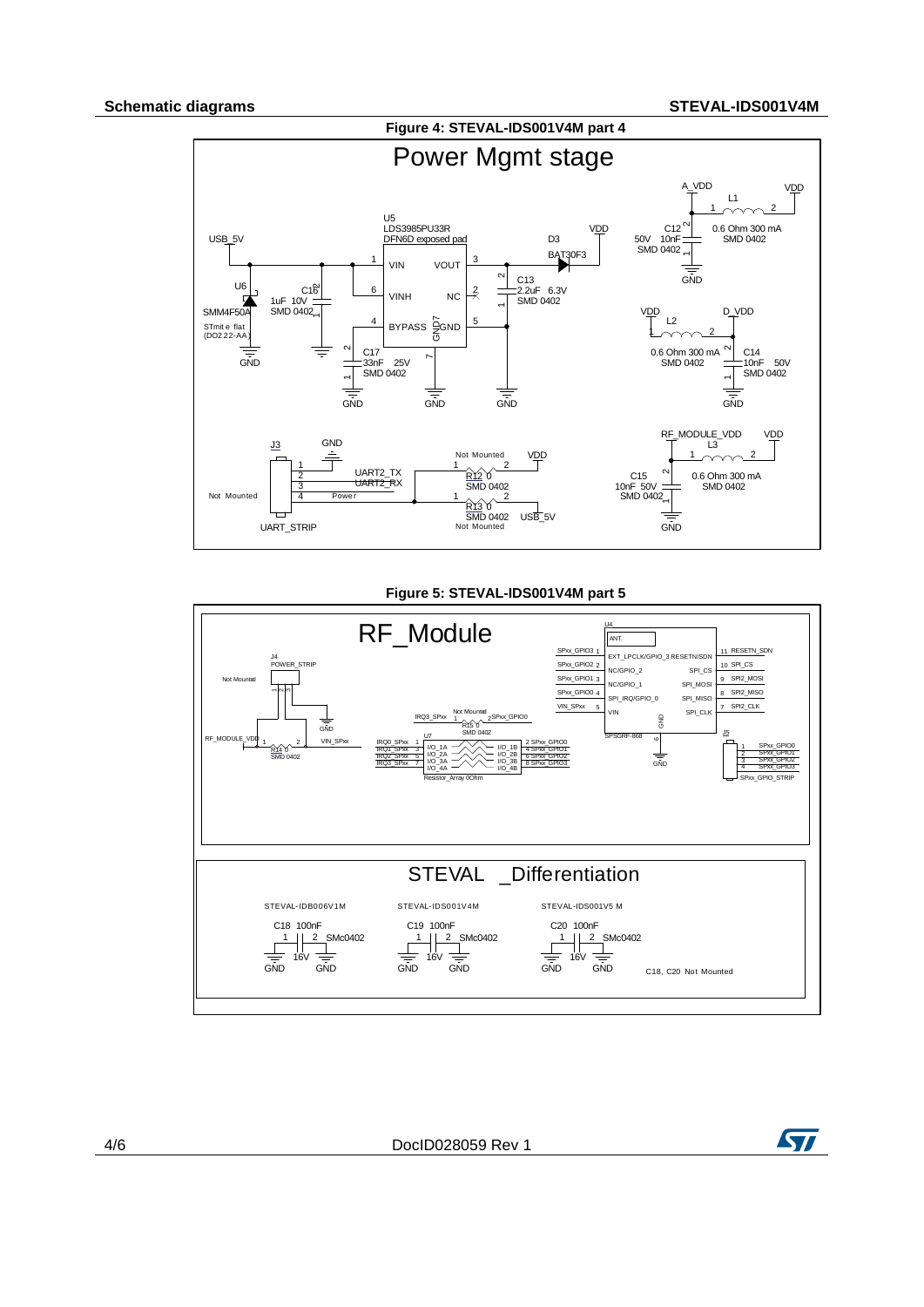## **2 Revision history**

**Table 1: Document revision history**

| Date        | <b>Version</b> | <b>Changes</b>   |
|-------------|----------------|------------------|
| 02-Jul-2015 |                | Initial release. |